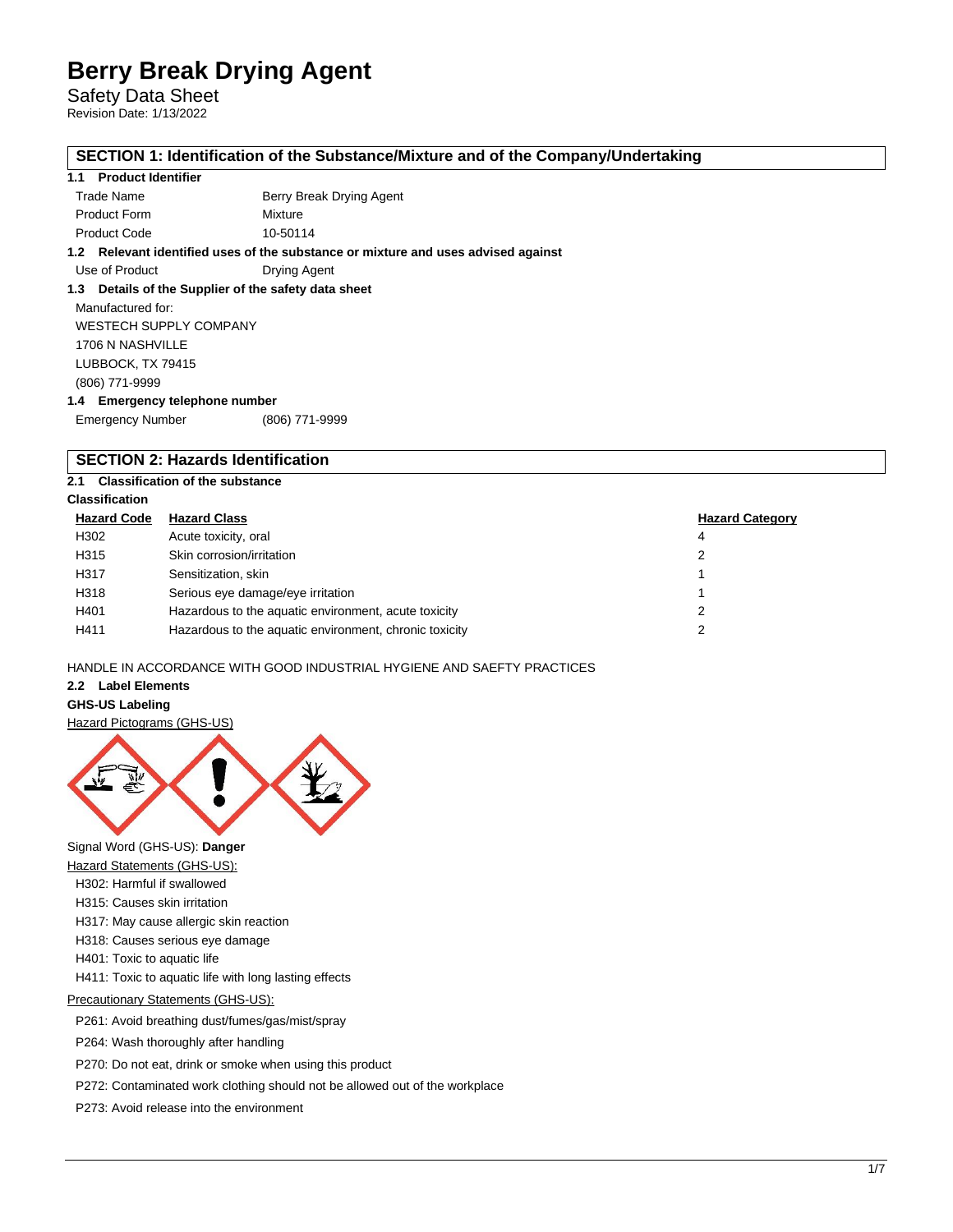Safety Data Sheet

P280: Wear protective gloves/protective clothing/eye protection/face protection

P310: Immediately call a POISON CENTER or doctor/physician

P321: Specific treatment (see section 4)

P330: Rinse mouth

P362: Take off contaminated clothing and wash before reuse

P391: Collect spillage

P301+P312: IF SWALLOWED: Call a POISON CENTER or doctor/physician if you feel unwell

P302+P352: IF ON SKIN: Wash with soap and water

P305+P351+P338: IF IN EYES: Rinse cautiously with water for several minutes. Remove contact lenses if present and easy to do – continue rinsing

P333+P313: If skin irritation or a rash occurs: Get medical advice/attention

P501: Dispose of contents/container in accordance with local, state and federal authorities.

# **2.3 Other Hazards**

No additional information available

# **2.4 Unknown acute toxicity (GHS-US)**

No Data Available

# **SECTION 3: Composition/Information on Ingredients**

# **3.1 Substance**

- Not applicable
- **3.2 Mixture**

| <b>Ingredient Name</b>                            | CAS#          | <b>Composition</b> |
|---------------------------------------------------|---------------|--------------------|
| Distillates, petroleum, hydrotreated middle       | 64742-46-7    | 25-50%             |
| Quaternary Ammonium Compounds                     | Mixture       | 25-50%             |
| Water                                             | 7732-18-5     | 10-20%             |
| 2-butoxyethanol                                   | 111-76-2      | 10-20%             |
| 2-Methylpentane-2,4-diol                          | 107-41-5      | < 10%              |
| Amines, C14-18; C16-18-Unsat., Alkyl, Ethoxylated | 68155-39-5    | < 10%              |
| 1,2-Propanediol                                   | $57 - 55 - 6$ | $< 5\%$            |

# **SECTION 4: First Aid Measures**

# **4.1 Description of first aid measures**

| First-Aid measures general                                      | Never give anything by mouth to an unconscious person. If you feel unwell, seek medical<br>advice (show the label where possible).                                                                                                                                                                                                                 |  |  |  |
|-----------------------------------------------------------------|----------------------------------------------------------------------------------------------------------------------------------------------------------------------------------------------------------------------------------------------------------------------------------------------------------------------------------------------------|--|--|--|
| First-Aid after inhalation                                      | IF INHALED. Use artificial respiration and oxygen if needed. Remove victim to fresh air and<br>keep at rest in a position comfortable for breathing. If irritation persists, seek medical attention.                                                                                                                                               |  |  |  |
| First-Aid after skin contact                                    | IF ON SKIN. Wash with soap and water. Immediately rinse with plenty of water (for at least 15<br>minutes).                                                                                                                                                                                                                                         |  |  |  |
| First-Aid after eye contact                                     | IF IN EYES. Rinse cautiously with water for several minutes. Remove contact lenses if present<br>and easy to do – continue rinsing. Immediately call a POISON CENTER or doctor/physician.<br>Rinse immediately and thoroughly, pulling the eyelids well away from the eye (15 minutes<br>minimum). If irritation persists, seek medical attention. |  |  |  |
| First-Aid after ingestion                                       | IF SWALLOWED. Call a POISON CENTER or doctor/physician if you feel unwell. Rinse mouth.<br>Do NOT induce vomiting. Dilute stomach contents by drinking water. If vomiting occurs<br>spontaneously, keep head below hips to prevent breathing vomit into lungs. Call physician<br>immediately.                                                      |  |  |  |
| 4.2 Most important symptoms and effects, both acute and delayed |                                                                                                                                                                                                                                                                                                                                                    |  |  |  |
| Symptoms/injuries                                               | Harmful if swallowed. Causes skin irritation. May cause allergic skin reaction. Causes serious<br>eye damage.                                                                                                                                                                                                                                      |  |  |  |
| Symptoms/injuries after inhalation                              | May cause headache, nausea, and irritation of respiratory tract.                                                                                                                                                                                                                                                                                   |  |  |  |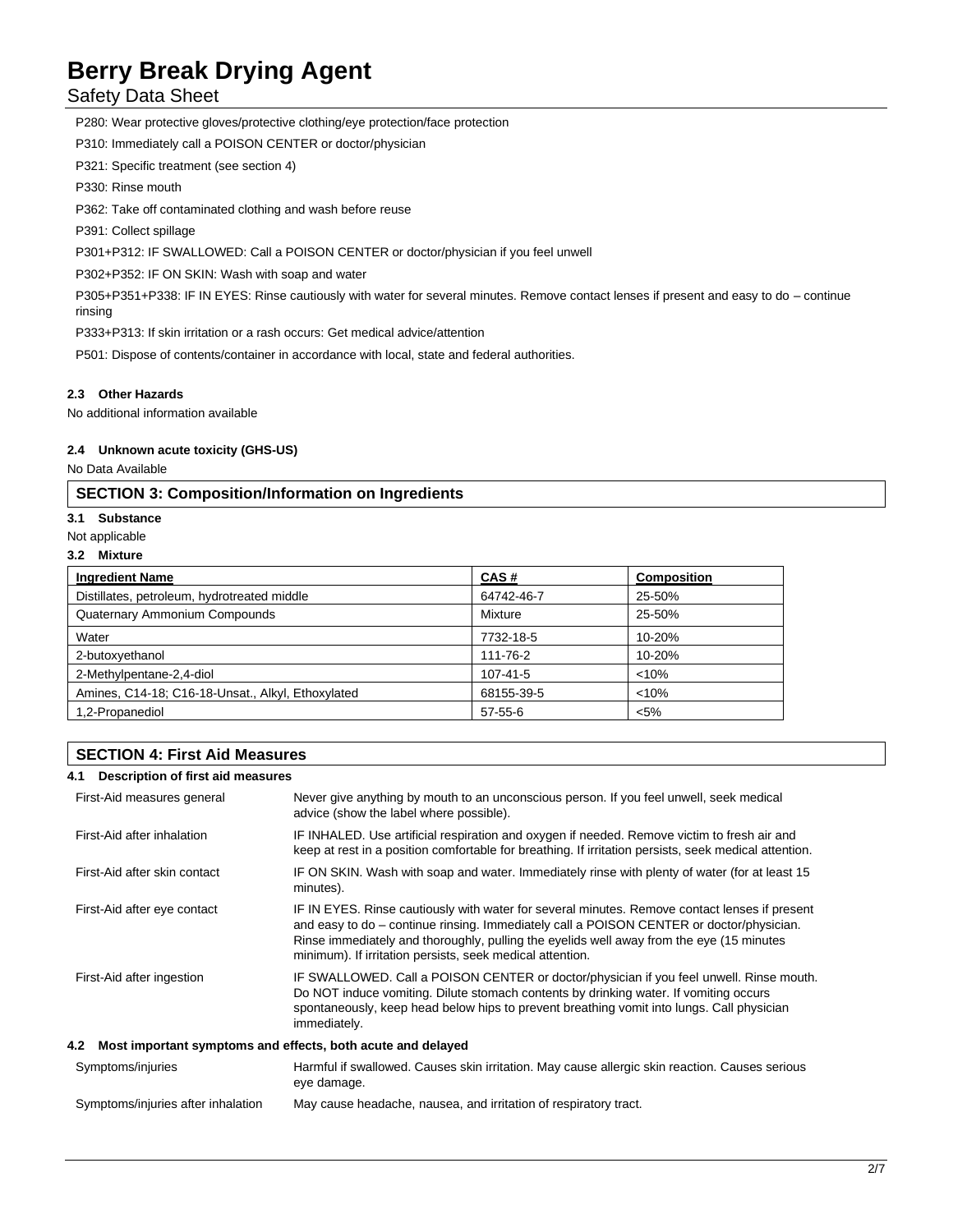Safety Data Sheet

| Causes skin irritation. May cause allergic skin reaction. |
|-----------------------------------------------------------|
| Causes serious eye damage.                                |
| Harmful if swallowed.                                     |
| No data available.                                        |
|                                                           |

# **4.3 Indication of immediate medical attention and special treatment needed**

No additional information available

| <b>SECTION 5: Firefighting Measures</b>                   |                                                                                                                                                                       |  |  |
|-----------------------------------------------------------|-----------------------------------------------------------------------------------------------------------------------------------------------------------------------|--|--|
| <b>Extinguishing media</b><br>5.1                         |                                                                                                                                                                       |  |  |
| Suitable Extinguishing Media                              | Alcohol resistant foam. Carbon dioxide. Dry powder. Do Not Use Water Spray.                                                                                           |  |  |
| 5.2 Special hazards arising from the substance or mixture |                                                                                                                                                                       |  |  |
| Fire Hazard                                               | The product is not flammable.                                                                                                                                         |  |  |
| <b>Explosion Hazard</b>                                   | The product is not explosive.                                                                                                                                         |  |  |
| Reactivity                                                | The product is not reactive under normal conditions.                                                                                                                  |  |  |
| 5.3 Special hazards arising from the substance or mixture |                                                                                                                                                                       |  |  |
| Firefighting instructions                                 | Do not dispose of fire-fighting water in the environment. Exercise caution when fighting any<br>chemical fire. Use water spray or fog for cooling exposed containers. |  |  |
| Protection during firefighting                            | Do not enter fire area without proper protective equipment, including respiratory protection.                                                                         |  |  |

# **SECTION 6: Accidental Release Measures**

|                  | 6.1 Personal precautions, protective equipment, and emergency procedures |                                                                                                                                                                                                    |  |
|------------------|--------------------------------------------------------------------------|----------------------------------------------------------------------------------------------------------------------------------------------------------------------------------------------------|--|
| General measures |                                                                          | Ventilate area. Avoid breathing vapors, mist, or gas. Spill should be handled by trained clean-up<br>crews. For personal protection see Section 8.                                                 |  |
|                  | 6.1.1 For non-emergency personnel                                        |                                                                                                                                                                                                    |  |
|                  | Protective equipment                                                     | Wear Protective equipment as described in Section 8.                                                                                                                                               |  |
|                  | Emergency procedures                                                     | Contain the spill. Do not let product enter drains. Remove unnecessary personnel.                                                                                                                  |  |
|                  | 6.1.2 For emergency responders                                           |                                                                                                                                                                                                    |  |
|                  | Protective equipment                                                     | Wear Protective equipment as described in Section 8.                                                                                                                                               |  |
|                  | 6.2 Environmental precautions                                            |                                                                                                                                                                                                    |  |
|                  |                                                                          | Prevent entry to sewers and public waters. Notify authorities if liquid enters sewers or publics waters.                                                                                           |  |
|                  | 6.3 Methods and material for containment and cleaning up                 |                                                                                                                                                                                                    |  |
|                  | For containment                                                          | Prevent entry to sewers and public waters. Contain any spills with dikes or absorbents to<br>prevent migration and entry into sewers or streams.                                                   |  |
|                  | Methods for cleaning up                                                  | Soak up spills with inert solids, such as clay or diatomaceous earth as soon as possible. Place<br>in a suitable container for disposal in accordance with the waste regulations (see Section 13). |  |

#### **6.4 reference to other sections**

No additional information available.

| <b>SECTION 7: Handling and Storage</b> |                                                                     |                                                                                                                                                                                                                                                                                                                                                                                                     |  |
|----------------------------------------|---------------------------------------------------------------------|-----------------------------------------------------------------------------------------------------------------------------------------------------------------------------------------------------------------------------------------------------------------------------------------------------------------------------------------------------------------------------------------------------|--|
| 7.1                                    | Precautions for safe handling                                       |                                                                                                                                                                                                                                                                                                                                                                                                     |  |
| Precautions for safe handling          |                                                                     | Do not handle until all safety precautions have been read and understood. Wear proper safety<br>equipment including chemically resistant gloves and safety glasses or goggles. Use with<br>adequate ventilation. Wash thoroughly after handling. Do not get in eyes. Avoid prolonged or<br>repeated contact with skin. Do not breathe mist or vapor. Do not swallow. Store between 50 F &<br>100 F. |  |
|                                        | Conditions for safe storage, including and incompatibilities<br>7.2 |                                                                                                                                                                                                                                                                                                                                                                                                     |  |
|                                        | Storage conditions                                                  | Store in approved containers only. Keep container in a cool, well-ventilated place away from<br>heat sources and incompatible materials (See Section 10.5). Keep container tightly closed.                                                                                                                                                                                                          |  |
| 7.3                                    | Specific end uses                                                   |                                                                                                                                                                                                                                                                                                                                                                                                     |  |

No additional information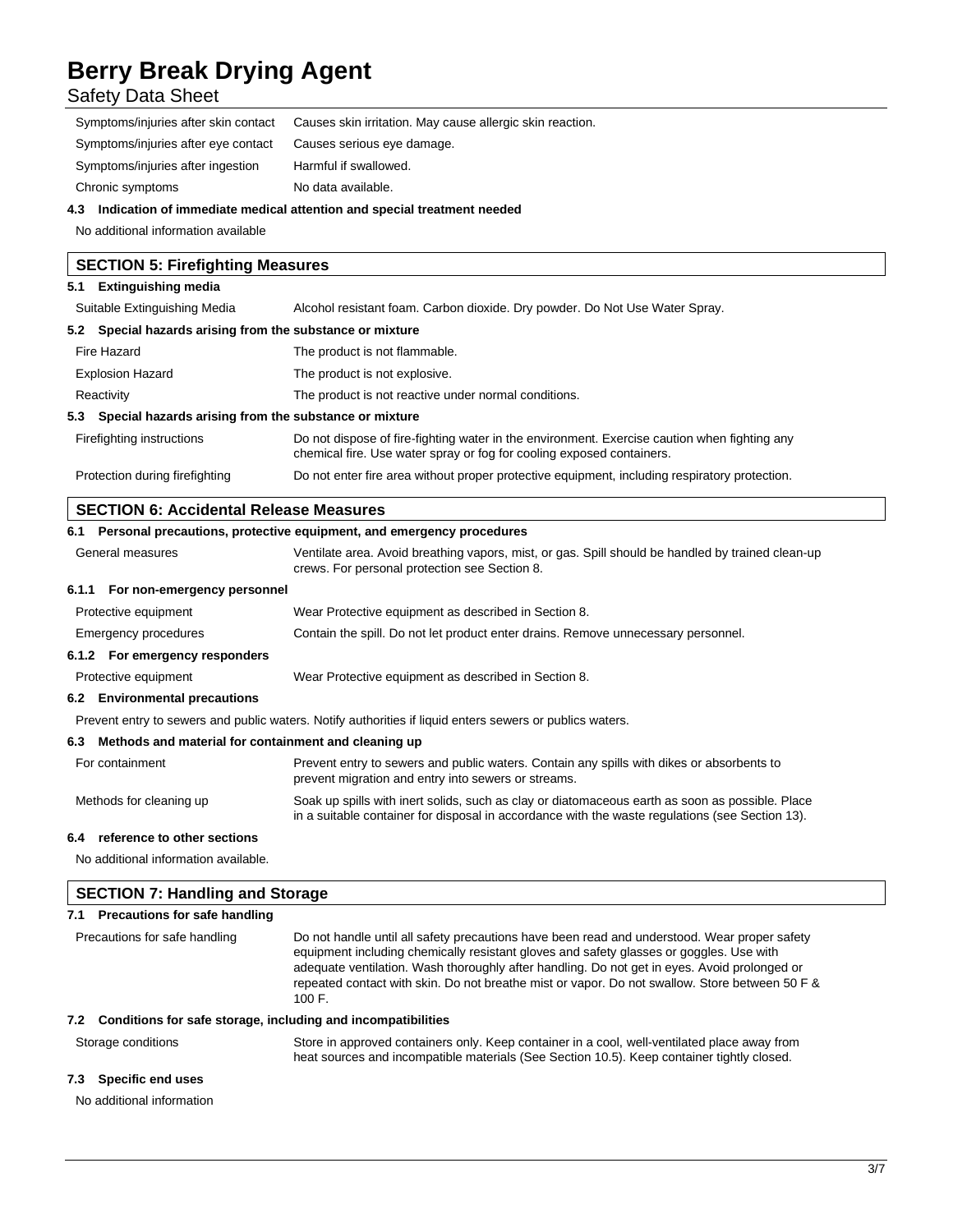Safety Data Sheet

# **SECTION 8: Exposure Controls/Personal Protection**

# **8.1 Control parameters**

No OSHA and ACGIH PEL's or TLV's for the listed ingredients of this product unless listed stated below:

# 2-Butoxyethanol, CAS # 111-76-2

| OSHA PEL (TWA)                                                                                                                          | OSHA PEL (STEL)                                                           | OSHA PEL (Ceiling) | <b>ACGIH-TLV</b> |  |
|-----------------------------------------------------------------------------------------------------------------------------------------|---------------------------------------------------------------------------|--------------------|------------------|--|
| 50 ppm                                                                                                                                  | Not Established                                                           | Not Established    | 20 ppm (TWA)     |  |
| <b>Exposure Controls</b><br>8.2                                                                                                         |                                                                           |                    |                  |  |
| Personal protective equipment                                                                                                           | Chemical resistant gloves. Protective clothing. Safety glasses or goggles |                    |                  |  |
| Hand protection                                                                                                                         | Chemical resistant gloves.                                                |                    |                  |  |
| Eye protection                                                                                                                          | Safety glasses or goggles.                                                |                    |                  |  |
| Skin and body protection<br>Wear suitable protective clothing.                                                                          |                                                                           |                    |                  |  |
| If ventilation does not keep levels below regulatory exposure limits, use approved respiratory<br>Respiratory protection<br>protection. |                                                                           |                    |                  |  |

# **SECTION 9: Physical and Chemical Properties**

| 9.1<br>Information on basic physical and chemical properties |                   |
|--------------------------------------------------------------|-------------------|
| Appearance                                                   |                   |
| Color                                                        | Purple            |
| Odor                                                         | Berry             |
| Odor threshold                                               | No data available |
| рH                                                           | 8                 |
| Relative Evaporation rate (butyl                             | No data Available |
| Melting point                                                | No data Available |
| Freezing point                                               | No data Available |
| Boiling point                                                | No data Available |
| Flash point                                                  | No data Available |
| Self-ignition point                                          | No data Available |
| Decomposition temperature                                    | No data Available |
| Flammability (solid, gas)                                    | No data Available |
| Vapor pressure                                               | No data Available |
| Relative vapor density at 20° C                              | No data Available |
| <b>Relative Density</b>                                      | $0.927$ g/ml      |
| Solubility                                                   | Water soluble     |
| Log Pow                                                      | No data Available |
| Log Kow                                                      | No data Available |
| Viscosity: Kinematic                                         | No data Available |
| Viscosity: dynamic                                           | No data Available |
| Explosive properties                                         | No data Available |
| Oxidizing properties                                         | No data Available |
| <b>Explosive Limits</b>                                      | No data Available |

### **9.2 Exposure Controls**

No additional information available

# **SECTION 10: Stability and reactivity**

### **10.1 Reactivity**

No dangerous reactions known under normal conditions of use.

# **10.2 Chemical Stability**

Stable under recommended handling and storage conditions (see section 7).

#### **10.3 Possibility of hazardous reactions**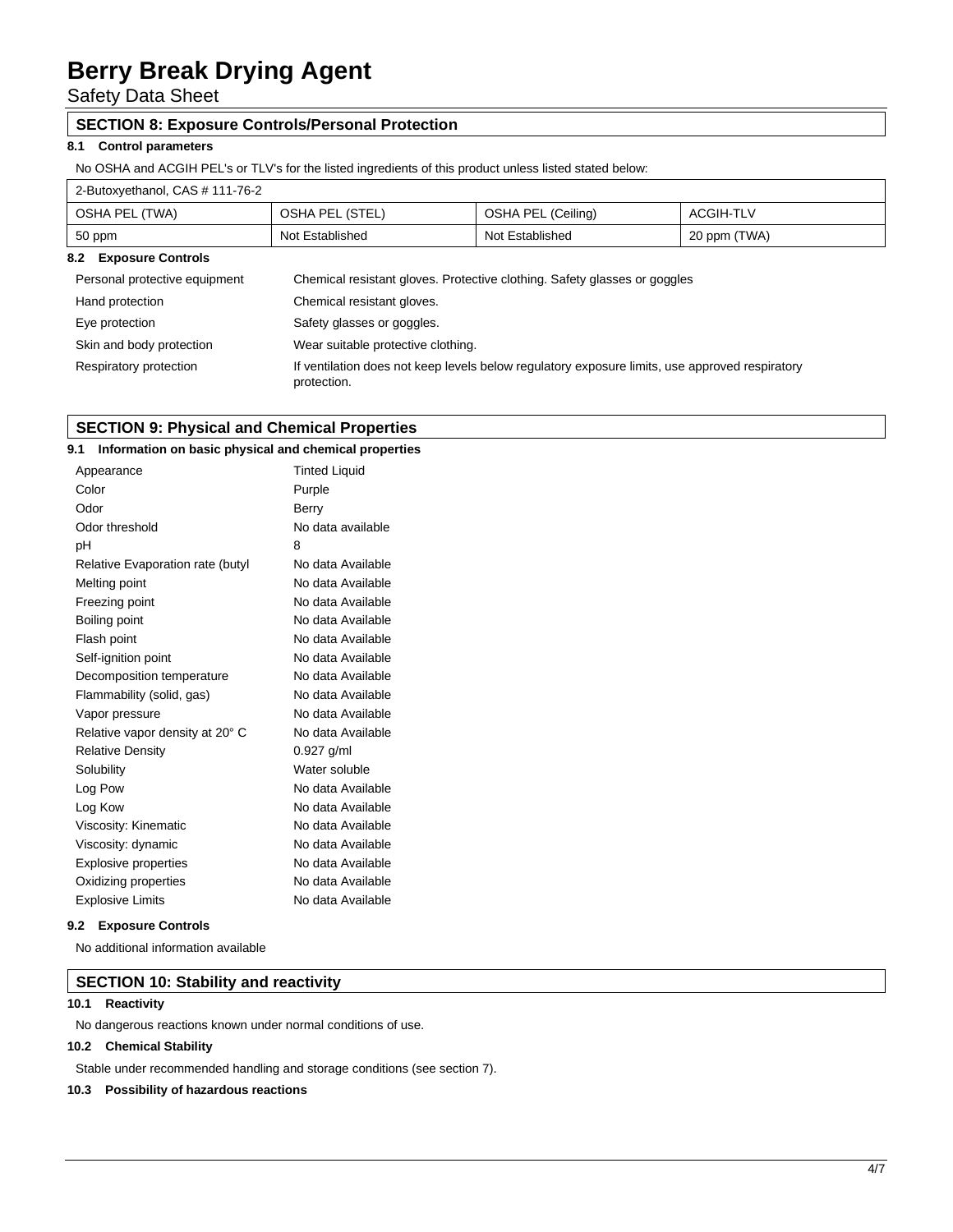Safety Data Sheet

None Known

### **10.4 Conditions to avoid**

None known

# **10.5 Incompatible Materials**

Avoid contact with: bases, amines, calcium, alkalis, ammonia, oxidizers, zinc etc.), strong acids, acid chlorides, strong oxidizers, oxidizing agents, reactive metals (e.g. sodium, and materials reactive with hydroxyl compounds

# **10.6 Hazardous decomposition products**

Thermal decomposition can result in: aldehydes, hydrocarbons, and carbon oxides

# **SECTION 11: Toxicological information**

#### **11.1 Information on toxicological effects**

| Oral LD50: >863 mg/kg (rat) Calculated                   |                                  |  |  |
|----------------------------------------------------------|----------------------------------|--|--|
| Dermal LD50: > 2000 mg/kg (rabbit) Calculated            |                                  |  |  |
| Inhalation LD50: $>$ 5 mg/l (Dust/mist (Rat)) Calculated |                                  |  |  |
| Skin Corrosion/irritation                                | Causes skin irritation           |  |  |
| Serious eye damage/irritation                            | Causes serious eye damage        |  |  |
| Respiratory or skin sensitization                        | May cause allergic skin reaction |  |  |
| Germ cell mutagenicity                                   | Not Classified                   |  |  |
| Carcinogenicity                                          | Not Classified                   |  |  |
| Reproductive toxicity                                    | Not Classified                   |  |  |
| Specific organ toxicity single exposure                  | Not Classified                   |  |  |
| Specific organ toxicity repeated exposure                | Not Classified                   |  |  |
| Aspiration hazard                                        | Not Classified                   |  |  |
| Symptoms/injuries after inhalation                       | See Section 4                    |  |  |
| Symptoms/injuries after skin contact                     | See Section 4                    |  |  |
| Symptoms/injuries after eye contact                      | See Section 4                    |  |  |
| Symptoms/injuries after ingestion                        | See Section 4                    |  |  |
| Chronic symptoms                                         | Not Classified                   |  |  |

# **SECTION 12: Ecological information**

|         | 12.1 Toxicity                              |                                                                                                                                                                    |  |  |  |
|---------|--------------------------------------------|--------------------------------------------------------------------------------------------------------------------------------------------------------------------|--|--|--|
|         | No Data                                    |                                                                                                                                                                    |  |  |  |
|         | 12.2 Persistence and degradability         |                                                                                                                                                                    |  |  |  |
| No Data |                                            |                                                                                                                                                                    |  |  |  |
|         | 12.3 Bioaccumlative potential              |                                                                                                                                                                    |  |  |  |
| No Data |                                            |                                                                                                                                                                    |  |  |  |
|         | 12.4 Mobility in soil                      |                                                                                                                                                                    |  |  |  |
| No Data |                                            |                                                                                                                                                                    |  |  |  |
|         | 12.5 Other adverse effect                  |                                                                                                                                                                    |  |  |  |
| No Data |                                            |                                                                                                                                                                    |  |  |  |
|         | <b>SECTION 13: Disposal Considerations</b> |                                                                                                                                                                    |  |  |  |
| 13.1    | <b>Waste Treatment methods</b>             |                                                                                                                                                                    |  |  |  |
|         | Waste treatment methods                    | Do not discharge to public was tewater systems without permit of pollution control authorities.<br>No discharge to surface waters is allowed without NPDES permit. |  |  |  |

#### Waste disposal recommendations Dispose in a safe manner in accordance with local/national regulations. Do not allow the product to be released to the environment.

# **SECTION 14: Transportation information**

**14.1 UN number, proper shipping name, class, and packaging groups.**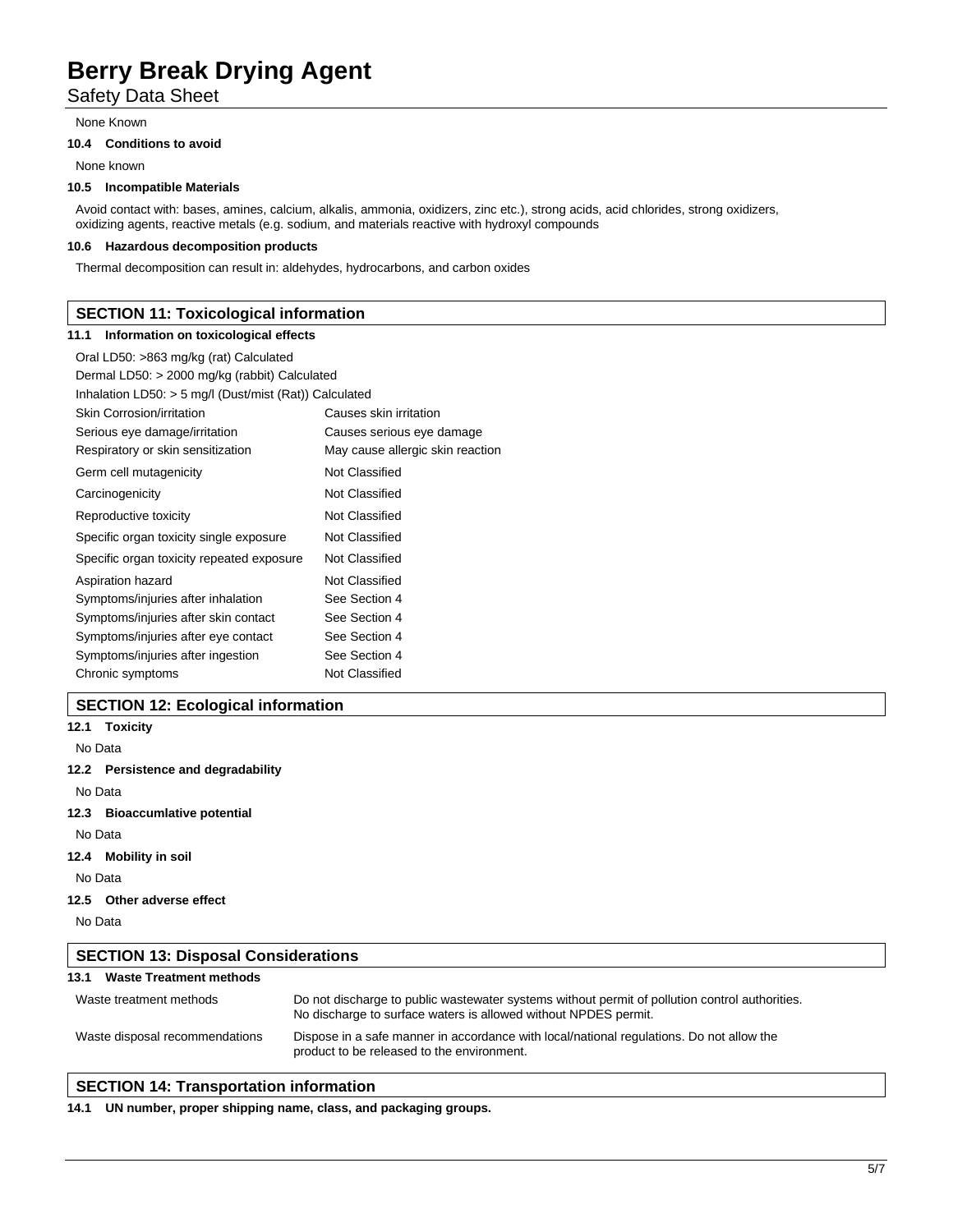Safety Data Sheet

Domestic Ground Non-Bulk Shipments

NOT DOT REGULATED

# **14.2 Additional information**

Not available

# **SECTION 15: Regulatory Information**

# **15.1 Federal regulations**

**TSCA Inventory:** The components of this product are listed.

**SARA 311/312 Hazard category (40 CFR 370.2):** Acute and chronic health hazard.

**SARA 313 Toxic Release Reporting (40CFR Part 372):** 2-butoxyethanol, CAS# 111-76-2, 10-20% by wt.

**SARA 302 EHS Emergency Planning (40CFR Part 355):** No listed substance known over 1.0% or over 0.1% that are carcinogenic.

**SARA 304 EHS Emergency Planning (40CFR Part 355):** No listed substance known over 1.0% or over 0.1% that are carcinogenic.

**CERCLA Section 102-103 HS Released Reporting (40 CFR part 302-102a):** 2-butoxyethanol, CAS# 111-76-2, RQ no listed value, see 50 Federal Register 13456 for RQ lbs.

**15.2.1 International regulations**

No Data

**15.2.2 National regulations**

No Data

**15.3 State Regulations**

# **California Prop. 65**

Approximate quantities by weight

- Ethylene glycol (ingested)/ developmental/ CAS# 107-21-1/ 0.1-1% by wt.
- Methyl chloride/ developmental / CAS# 74-87-3/ Trace
- Methyl chloride/ male / CAS# 74-87-3/ Trace

# **New Jersey Right to Know**

Approximate quantities by weight

- 2-BUTOXY ETHANOL/ CAS# 111-76-2/ 10-20% by wt.
- HEXYLENE GLYCOL/ CAS# 107-41-5/ 5-10% by wt.
- PROPYLENE GLYCOL/ CAS# 57-55-6/ 1-5% by wt.
- ETHYLENE CHLOROHYDRIN/ CAS# 107-07-3/ 0.1-1% by wt.
- ETHYL BUTYRATE/ CAS# 105-54-4/ 0.1-1% by wt.
- BENZYL ACETATE/ CAS# 140-11-4/ 0.1-1% by wt.
- ETHYLENE GLYCOL/ CAS# 107-21-1/ 0.1-1% by wt.
- ACETOPHENONE/ CAS# 98-86-2/ Trace
- METHYL CHLORIDE/ CAS# 74-87-3/ Trace
- GLYCERIN/ CAS# 56-81-5/ Trace

# **SECTION 16: Other Information**

| Other information      | None |
|------------------------|------|
| <b>NFPA</b>            |      |
| NFPA Health Hazard     | 2    |
| NFPA Fire Hazard       | 1    |
| <b>NFPA Reactivity</b> | ∩    |
| <b>HMIS</b>            |      |
| Health                 | 2    |
| Flammability           | 1    |